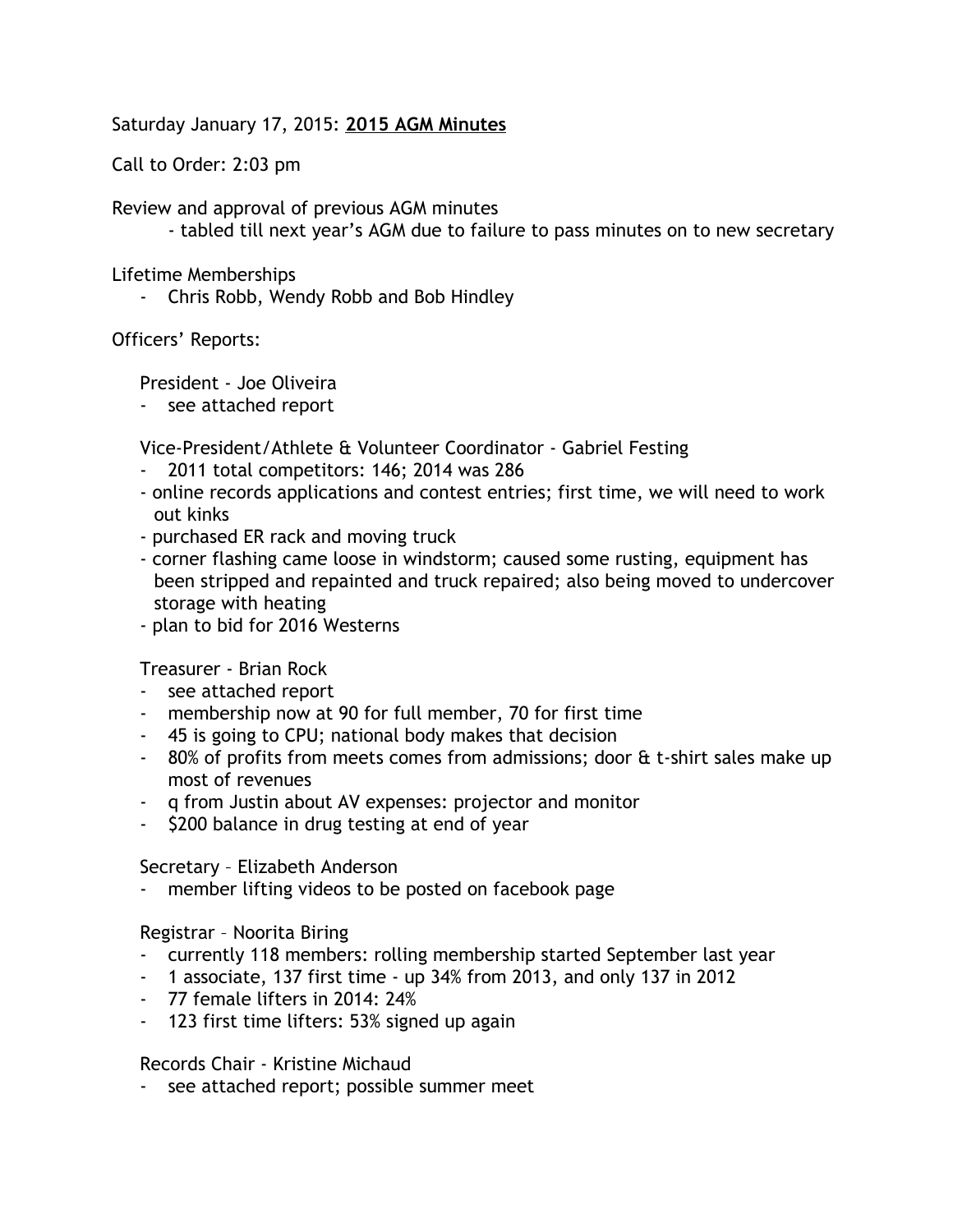- q from Justin: deadline is 30 days for provincial records, 1 week for national records

Media Officer – Joel Hendershott

- have moved to new online meet running software
- moved from paper applications to online applications for meets
- WO was going to be only online registration but ran into error for a few days so paper applications were opened for a few days
- in future applications will be online only
- record applications will also be online only
- website redesign in 2016: instructional videos, larger online presence

Constitution and Bylaw Changes

- see attached
	- all changes passed unanimously except:
		- s. 13.03: should refer to both equipped and unequipped; changed
		- s. 3.13 (quorum): 22 in favor
		- s. 4.10: withdrawn
		- s. 14.04: sanction fee for 2015/2016 will be \$100/meet, \$250 for **Provincials**
		- s. 14.05: add 6 month time requirement
		- s. 15.01: IPF rules allow a small logo, change wording to reflect

New IPF Belt and Singlet Technical Rules

- we have no control over IPF imposition; we can only control what takes place in BC
- executive has decided we will not be enforcing recent IPF ruling in regards to belts & singlets; does not support
- equipment still needs to fall within specs
- if you want to break a national record at 2016 Provincials: must have IPF approved equipment
- also must have approved equipment at Commonwealths this year
- put up link to previous specs because they aren't in technical rules

BCPA Meet Operation Changes: Capped Meets and 3rd Party Meet Hosting

- size of meets requires caps now

Qualifying Criteria for BCPA Provincial Championships

- as included in updated Constitution